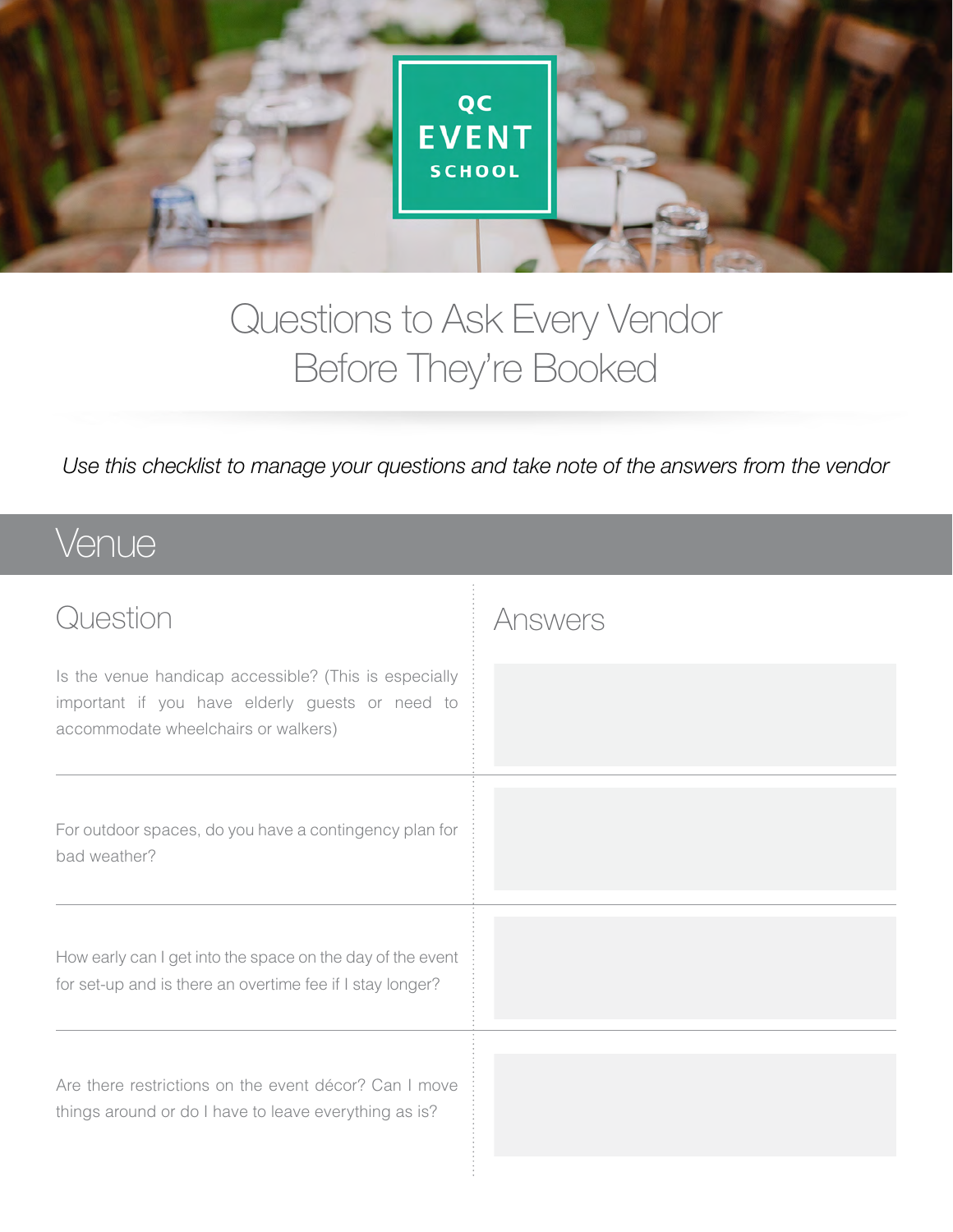| Do you provide a coat check service and if not, is there<br>an area that can be used and staffed for that purpose?                                                        |  |
|---------------------------------------------------------------------------------------------------------------------------------------------------------------------------|--|
| Do you have an in-house caterer I would need to use or<br>can I use an outside caterer? If I hire an outside caterer,<br>will they have access to the kitchen facilities? |  |
| Do you have a list of preferred caterers you've worked<br>with in the past?                                                                                               |  |
| Are tables, linens, chairs, plates, silverware and<br>glassware provided?                                                                                                 |  |
| Can I bring my own alcohol and is there a corkage fee<br>if $1$ do?                                                                                                       |  |
| Are you licensed to provide alcohol service? What is the<br>pricing structure?                                                                                            |  |
| Are there any sound restrictions (i.e. on the types of<br>music that can be played, a set-time when music must<br>end, etc.)? Can the space accommodate a live band?      |  |
| Is there parking on site? If so, is it complimentary? Is<br>valet parking an option and if so, at what cost?                                                              |  |
| If there is no parking on site, where will the guests park?                                                                                                               |  |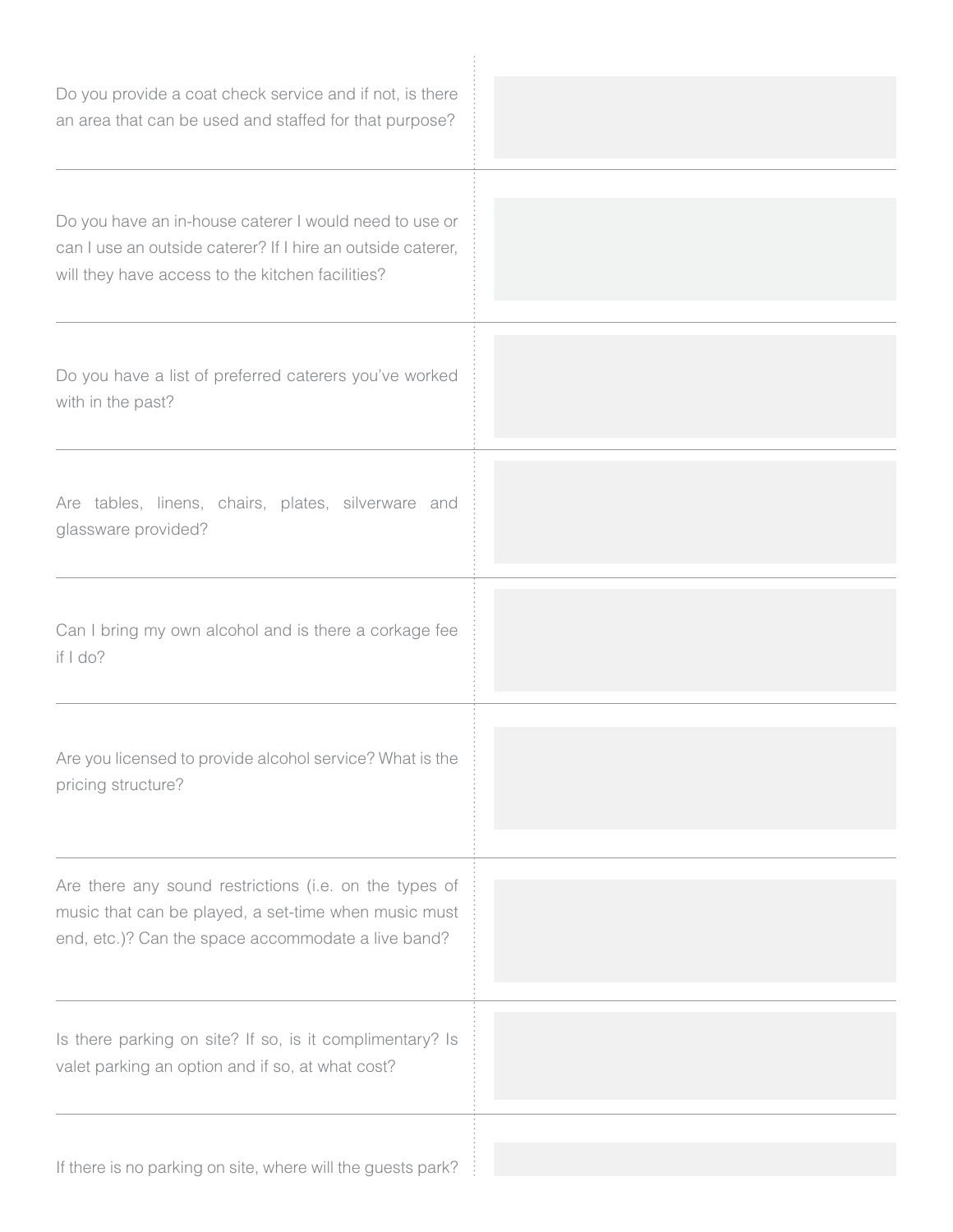| Are cabs easily accessible from here?                                                    |  |
|------------------------------------------------------------------------------------------|--|
| How many restrooms are there? (Ideally, you want at<br>least 4 restrooms per 100 people) |  |
| Do you provide any kind of security services?                                            |  |

# Band/DJ

| Question                                                                                             | Answer |
|------------------------------------------------------------------------------------------------------|--------|
| Have you done events at this venue before?                                                           |        |
| What sets you apart from other bands/DJs?                                                            |        |
| Are there any additional services that you can provide<br>(lighting, photobooth, fog machine, etc.)? |        |
| Would you be able to help me choose suitable music<br>for the event?                                 |        |
| How extensive is your library of songs? Can I check out<br>your collection?                          |        |
| Will you take breaks and if so, what music will be<br>provided during those breaks?                  |        |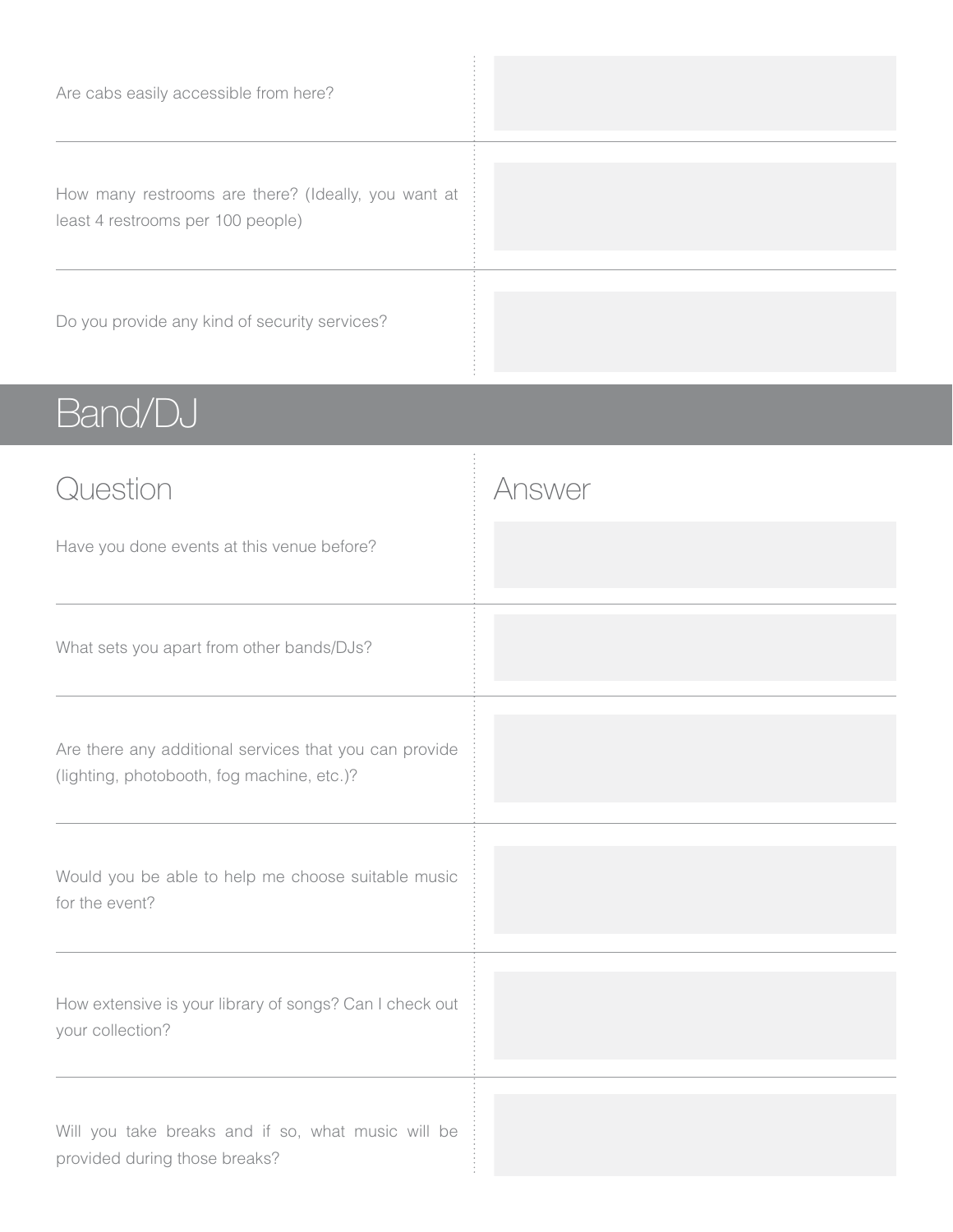| How do you motivate a crowd if the dance floor is empty?                                                       |        |
|----------------------------------------------------------------------------------------------------------------|--------|
| Will you take requests from the guests?                                                                        |        |
| Will you accommodate a "Do Not Play" list?                                                                     |        |
| Band Specific - How long have you been performing<br>together? Do you perform at more than one event in a day? |        |
| <b>Florist</b>                                                                                                 |        |
| Question                                                                                                       | Answer |
| What design styles (i.e. traditional, modern, European,<br>Oriental) do you work with?                         |        |
|                                                                                                                |        |
| What recommendations can you give me based on my<br>color scheme that will maximize my budget?                 |        |
| What flowers are in season for the month of the event?                                                         |        |
| Can you accommodate requests for organic, pesticide-<br>free or sustainably grown flowers?                     |        |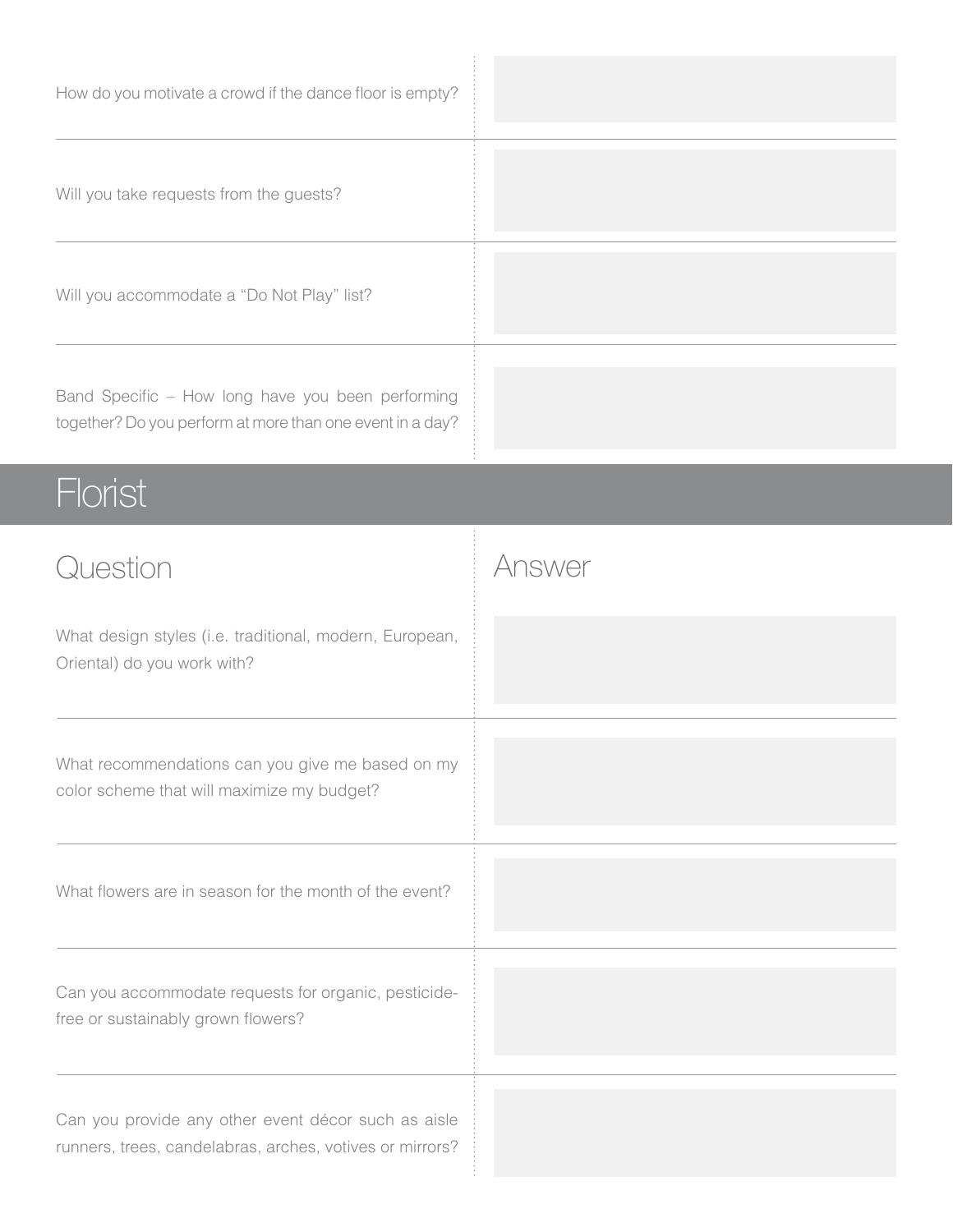| Can you recreate a floral arrangement from a photo? |  |
|-----------------------------------------------------|--|
| Do you have live samples of the flowers I want?     |  |
| Do you charge a delivery fee?                       |  |

# Photographer

| Question<br>Have you worked at any events with a similar guest size<br>and style to this one?        | Answer |
|------------------------------------------------------------------------------------------------------|--------|
| What is your photography style (i.e. traditional, abstract,<br>photojournalistic, creative)?         |        |
| What's your working style? Do you blend into the<br>background or choreograph shots?                 |        |
| What sets you apart from other photographers?                                                        |        |
| What type of equipment do you use (digital cameras or<br>film format)? Do you have backup equipment? |        |
| If I want specific shots, can I give you a list to choreograph<br>on the day of the event?           |        |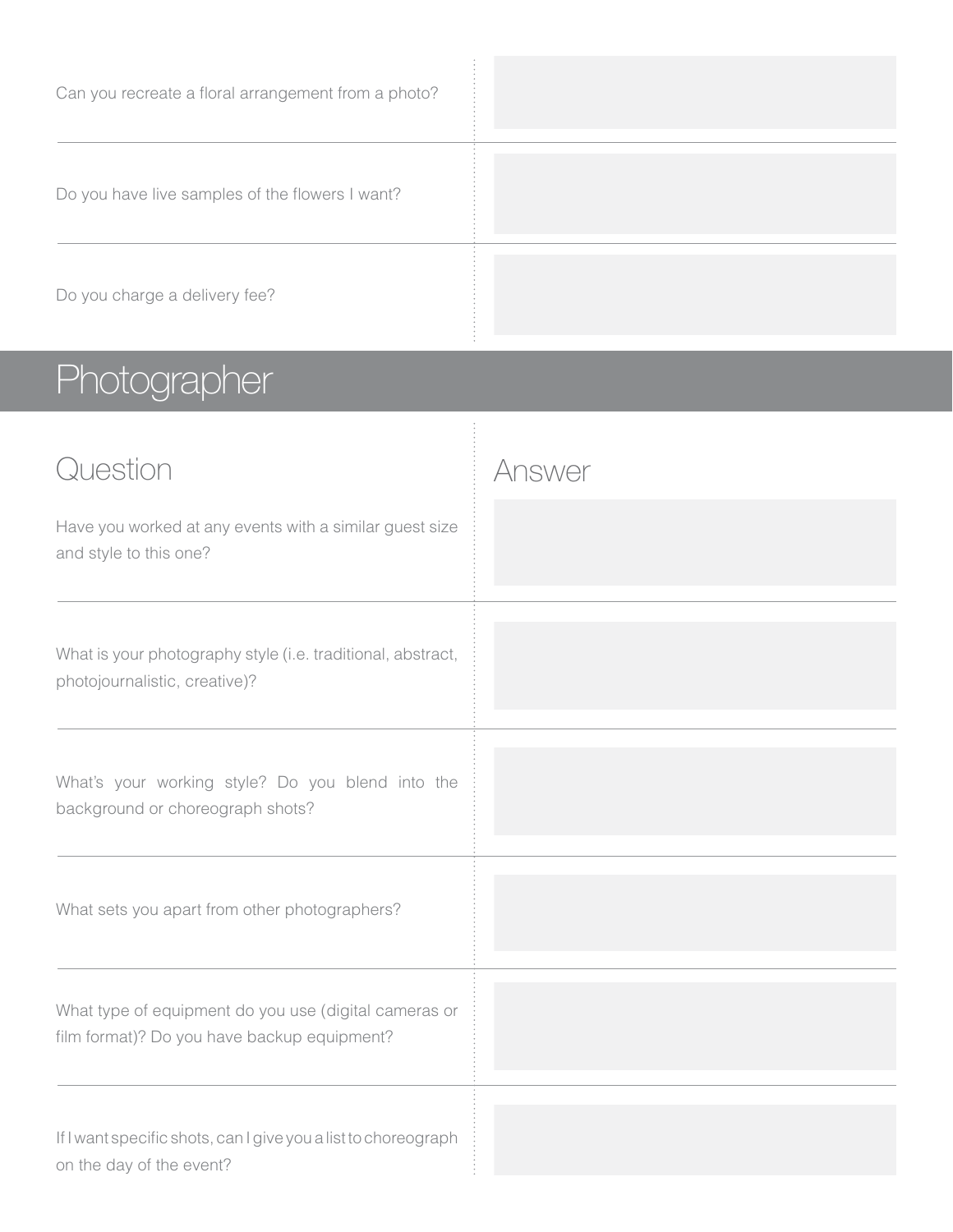| Do you offer slideshow services?                                                                                                                 |  |
|--------------------------------------------------------------------------------------------------------------------------------------------------|--|
| Do you charge travel fees to get to the venue?                                                                                                   |  |
| How do you dress for shooting events?                                                                                                            |  |
| Can other guests take photos while you're shooting?                                                                                              |  |
| Are you familiar with the chosen venue site? Will you<br>need to check it out in advance?                                                        |  |
| When will you arrive to setup? If the event is delayed,<br>will you stay longer than scheduled? Would there be an<br>additional charge for that? |  |
| What other services do you provide (i.e. retouching,<br>color adjustments, etc.)?                                                                |  |
| When will I get the proofs and how will I receive them<br>(i.e. online format, CD)?                                                              |  |
| Do I get to keep the negatives or digital images?                                                                                                |  |
|                                                                                                                                                  |  |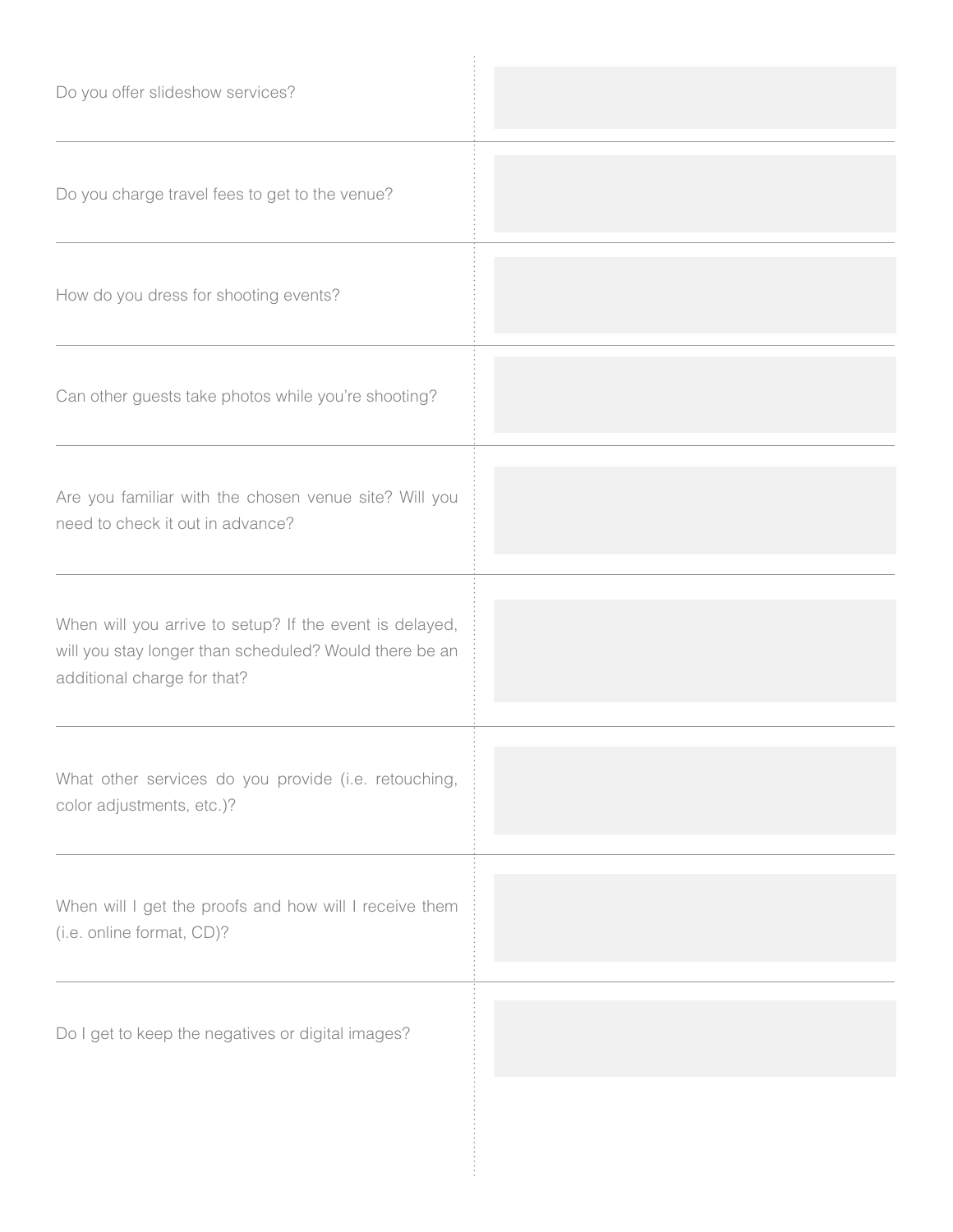#### **Caterer**

| Question                                                                                 | Answer |
|------------------------------------------------------------------------------------------|--------|
| Are you licensed to serve alcohol? Do you provide<br>alcoholic beverages and bartenders? |        |
| Can you accommodate specialty cocktails?                                                 |        |
| Is there a corkage fee if we provide our own wine or<br>champagne?                       |        |
| Will I need any permits? Do I have to obtain them or will you?                           |        |
| Is there an on-site coordinator who will run the<br>entire event?                        |        |
| What food choices would you recommend for my guest<br>count and budget?                  |        |
| Do you specialize in certain cuisines?                                                   |        |
| Is there a preset menu or can I customize?                                               |        |
| Do you use all fresh ingredients (i.e. produce, meat,<br>fish, etc.)?                    |        |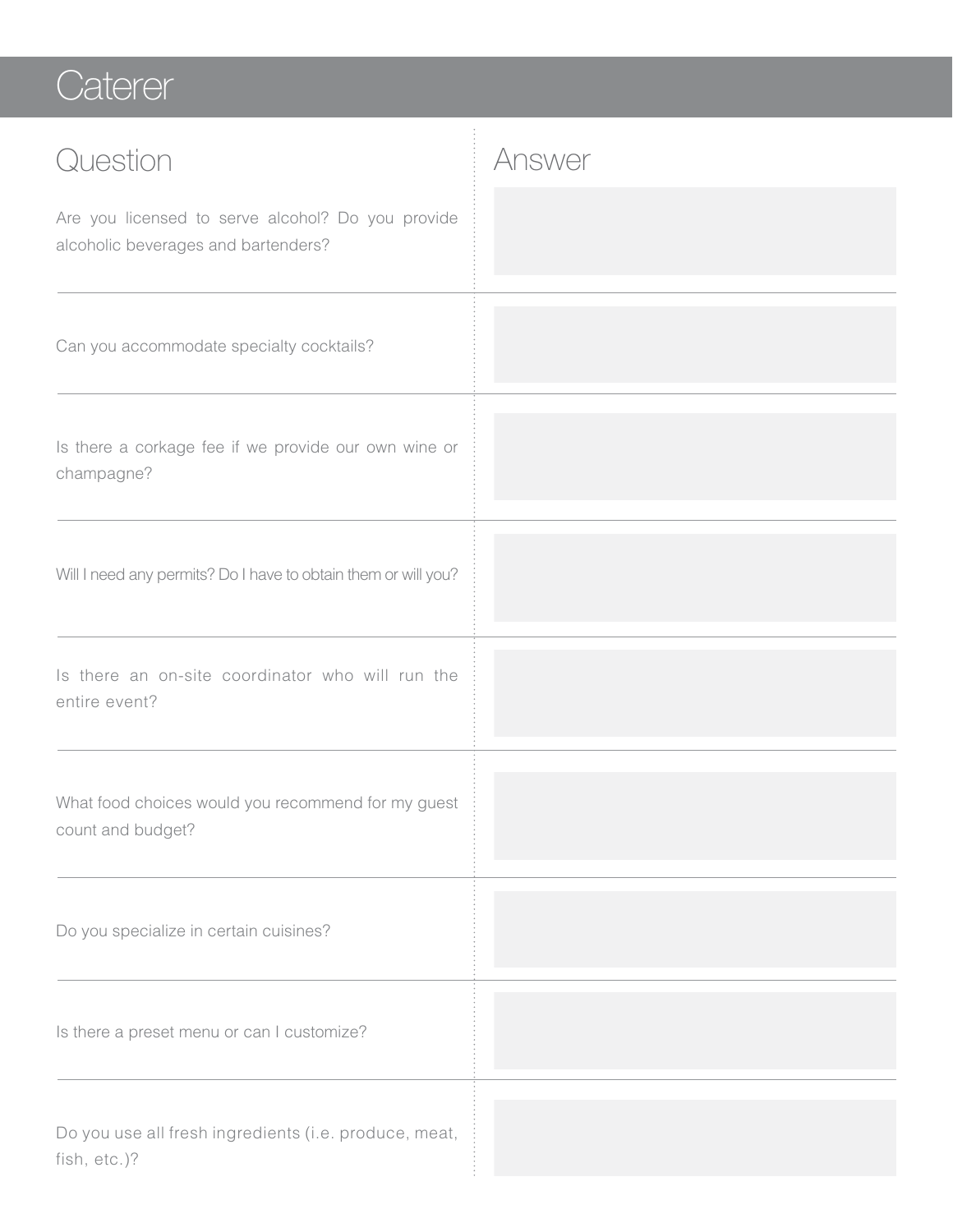| Can you source organic or sustainably farmed ingredients?                                                                                                                                                 |  |
|-----------------------------------------------------------------------------------------------------------------------------------------------------------------------------------------------------------|--|
| Can you accommodate dietary restrictions (gluten-free,<br>kosher, vegan, etc.)?                                                                                                                           |  |
| Do you handle rental equipment (tables, chairs, linens,<br>glassware, plates, flatware)? (Find out the quality<br>of what's offered as well, i.e. are they real dishes or<br>disposable?)                 |  |
| What is your cleanup policy? (If the caterer will be<br>responsible for clean-up then make sure you get this<br>in writing! If they don't follow through, it will be your<br>responsibility to handle it) |  |
| What happens with the leftover food? Can it be wrapped<br>up for guests or delivered to a shelter?                                                                                                        |  |
| What is the ratio of servers to guests?                                                                                                                                                                   |  |
| How will the servers be dressed?                                                                                                                                                                          |  |
| How much time do you need for set-up and break<br>down? Does this cost extra?                                                                                                                             |  |
| What are your overtime fees (in case the event runs<br>longer than anticipated)?                                                                                                                          |  |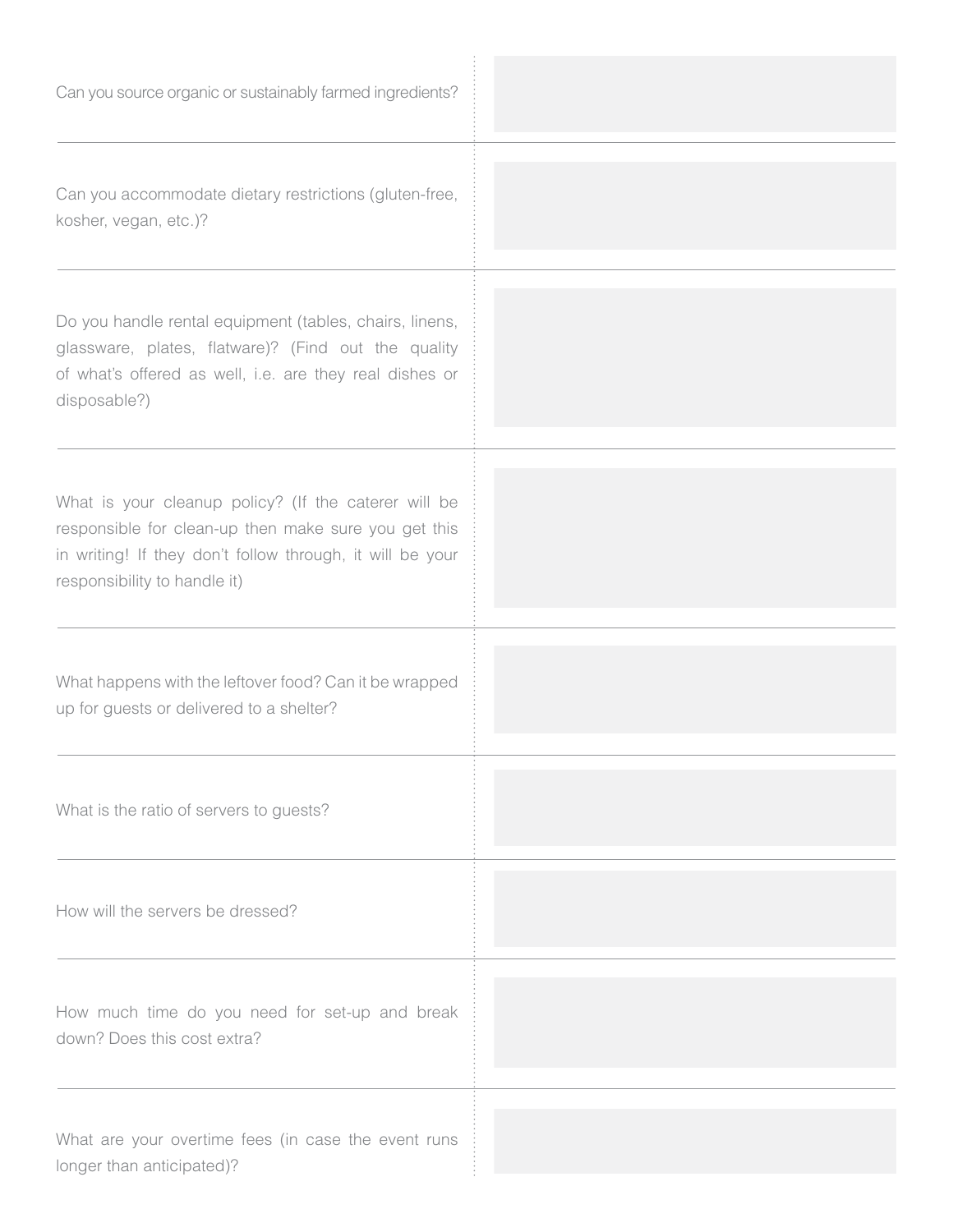## Cake Designer

| Question                                                                                                                          | Answer |
|-----------------------------------------------------------------------------------------------------------------------------------|--------|
| Are there delivery and setup fees?                                                                                                |        |
| Can you decorate the cake table as well? Does that<br>cost extra?                                                                 |        |
| What happens if the cake gets damaged in transit or at<br>the site? Do you have a backup plan?                                    |        |
| Do you provide any other cake related supplies (i.e.<br>cake toppers, cutting knife, cake stand) and if so, what<br>are the fees? |        |
| How far in advance should I put in my order?                                                                                      |        |
| Do you have any specialties I should know about?                                                                                  |        |
| What flavors and fillings do you offer?                                                                                           |        |
| What are the different ingredients you typically use? Do<br>you offer all organic or vegan options?                               |        |